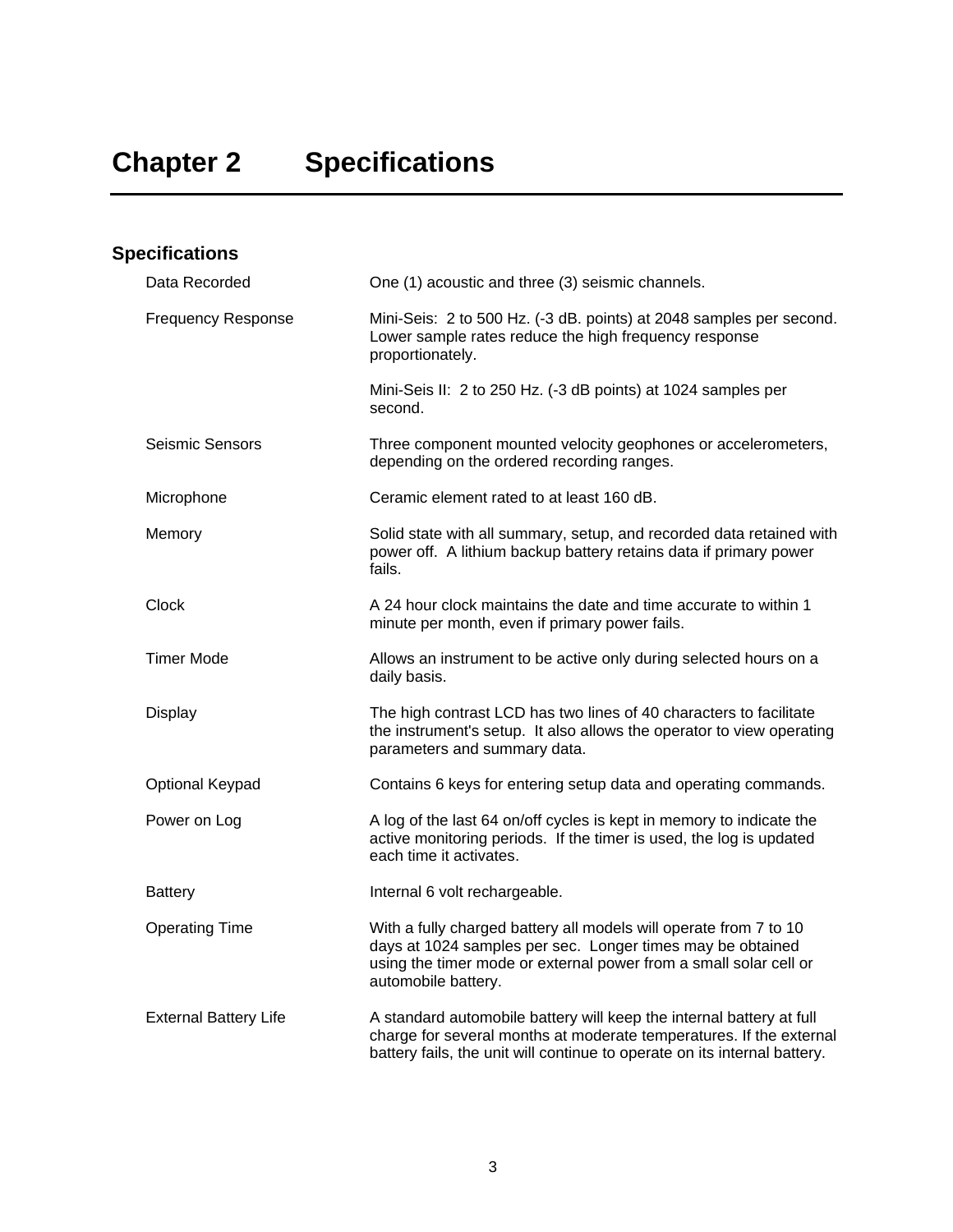| Charging                        | An internal charging circuit allows charging with the supplied plug-in<br>wall mount charger or any 10 to 15 volt DC supply. Power supplies<br>for international use are available.                          |
|---------------------------------|--------------------------------------------------------------------------------------------------------------------------------------------------------------------------------------------------------------|
| <b>Operating Temperature</b>    | 0 to 130 degrees F (-18 to 54 degrees C)                                                                                                                                                                     |
| Case                            | Heavy gauge aluminum for effective electrical shielding and rugged<br>protection. A stainless steel case is optional. The case is sealed<br>allowing shallow burial.                                         |
| Size                            | Approximately 7.5 in. x 4.5 in. x 2.5 in.                                                                                                                                                                    |
| Weight - Aluminum Case          | Approximately 3.5 lbs. (1.6 Kg.) without accessories.                                                                                                                                                        |
| Weight - Stainless Steel        | Adds 2 lbs. (.9 Kg.) above the aluminum case weight.                                                                                                                                                         |
| Weight - Accessories            | Approximately 6 lbs. (2.7 Kg.) including the storage case.                                                                                                                                                   |
| <b>Waveform Data</b>            | Mini-Seis: The full waveform signature is stored in solid state<br>memory for up to 340 events.                                                                                                              |
|                                 | Mini-Seis II 1/8M: Approximately 10 to 20 typical blast events.<br>Mini-Seis II 1/4M: Approximately 50 to 100 typical blast events.<br>Mini-Seis II 1/2M: Approximately 150 to 250 typical blast events.     |
| <b>Summary Data</b>             | Summarized data include the event time, date, battery voltage, peak<br>measurements, unit serial number and frequencies. The<br>summarized data are stored in solid state memory for the last 341<br>events. |
| Sample Rate                     | Mini-Seis: From 2048 samples per second per channel down to 32<br>samples per second per channel.                                                                                                            |
|                                 | Mini-Seis II: 1024 or 512 samples per second per channel.                                                                                                                                                    |
| <b>Recording Units</b>          | English (U.S.) or metric.                                                                                                                                                                                    |
| <b>Seismic Recording Ranges</b> | Standard (x2)<br>0.005 IPS to 2.5 IPS (0.125 to 64 MMPS)<br>0.01 IPS to 5.0 IPS (0.25 to 127 MMPS)<br>0.02 IPS to 10.0 IPS (0.50 to 254 MMPS)                                                                |
|                                 | Optional (x1 - accelerometers)<br>0.01 IPS to 5.0 IPS (0.25 to 127 MMPS)<br>0.02 IPS to 10.0 IPS (0.50 to 254 MMPS)<br>0.04 IPS to 20.0 IPS (1.00 to 508 MMPS)                                               |
|                                 | Optional (x4)<br>0.0025 IPS to 1.2 IPS (0.063 to 30.5 MMPS)<br>0.005 IPS to 2.5 IPS (0.125 to 64 MMPS)<br>0.01 IPS to 5.0 IPS (0.25 to 127 MMPS)                                                             |
|                                 | Optional (x8)<br>0.0013 IPS to 0.6 IPS (0.033 to 15.2 MMPS)                                                                                                                                                  |